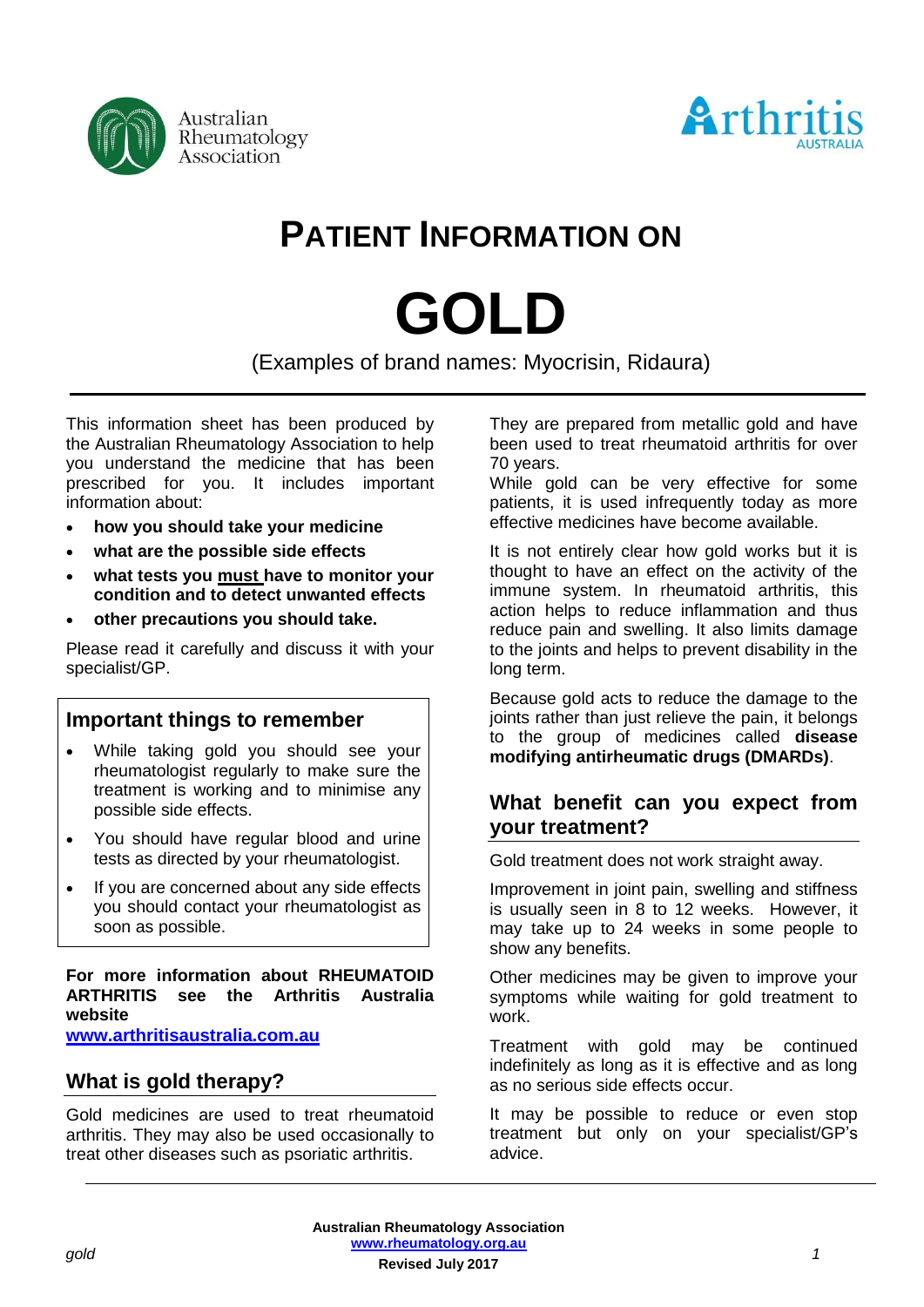If you stop gold treatment for more than a few weeks there is a risk that your condition may worsen. Continue with your treatment unless advised by your specialist/GP or if side effects develop.

# **How is gold therapy taken?**

One form of gold, sodium aurothiomalate (brand name Myocrisin) is a liquid, which is injected into a muscle. The other form, auranofin (brand name Ridaura) is taken as tablets.

Injectable gold is given into the large muscles such as the buttock or shoulder, not into the ioints.

#### *What is the dosage?*

The first dose is usually a very small 'test' dose e.g. 10 mg to make sure that you are not allergic to the medicine.

The usual maintenance dose for adults is in the range of 25 to 50mg. This is given once a week for the first 4 to 6 months. After that, if there is an improvement in your condition, the frequency of injections may be reduced to fortnightly or even monthly intervals.

It is generally not a problem if you miss a single dose of gold, for example if you are on holidays. A change in the schedule of dosage can be worked out beforehand.

Gold tablets are used less frequently than injections, as they seem to be less effective. They are taken daily at a dose of between one and three of the 3 mg tablets.

#### *Are other medicines taken with gold therapy?*

Gold may be used with other arthritis medicines including:

- other DMARDs such as methotrexate
- steroid medicines such as prednisolone or cortisone injections into the joint
- anti-inflammatory medicines (NSAIDs) such as naproxen (Naprosyn) or ibuprofen (Brufen/Nurofen)
- simple pain medicines such as paracetamol.

# **Are there any side effects?**

You might experience side effects with your treatment. Tell your specialist/GP if you are concerned about possible side effects.

A reduction in dose may minimise side effects so that you can continue to take this treatment. Your specialist/GP will advise on any dose changes that are necessary.

#### *Most common possible side effects*

- The most common side effects include *skin itchiness*, a variety of *skin rashes* and *increased sensitivity to the sun.* It is a good idea to apply sunscreen and wear a hat when out in the sun. If a rash develops gold will be ceased.
- Other side effects such as *mouth ulcers*, *alterations in taste* (metallic taste), *hot flushes* and *diarrhoea.*
- Immediately following an injection, you may feel *dizzy, flushed* or *weak*. These feelings should go away if you lay down for a few minutes.
- *Joint pain* for one or two days after the injection may occur but should only happen with the first few injections.

#### *Less common or rare possible side effects*

There are some rare but potentially serious side effects with gold treatment.

- *Blood cells*: Gold may cause a drop in the numbers of white blood cells which fight infection. It may also cause a drop in the numbers of platelets which help to stop bleeding. If you develop a sore mouth, mouth ulcers, easy bruising, nosebleeds, bleeding gums, breathlessness, infection or fever tell your specialist/GP straight away.
- *Kidneys*: Infrequently, gold may affect the kidneys. This causes leakage of protein and blood into the urine. Traces of protein and/or blood in the urine are often not a problem; larger amounts usually mean that gold will be stopped. If protein leakage does occur, provided the gold is stopped, there is little chance of serious kidney damage developing.
- *Skin pigmentation* or [chrysiasis](http://dermnetnz.org/reactions/chrysiasis.html) can occur with prolonged treatment.
- Other side effects include *liver injury, lung disease or inflammation of the intestines, (enterocolitis).* Although serious, they are very rare.